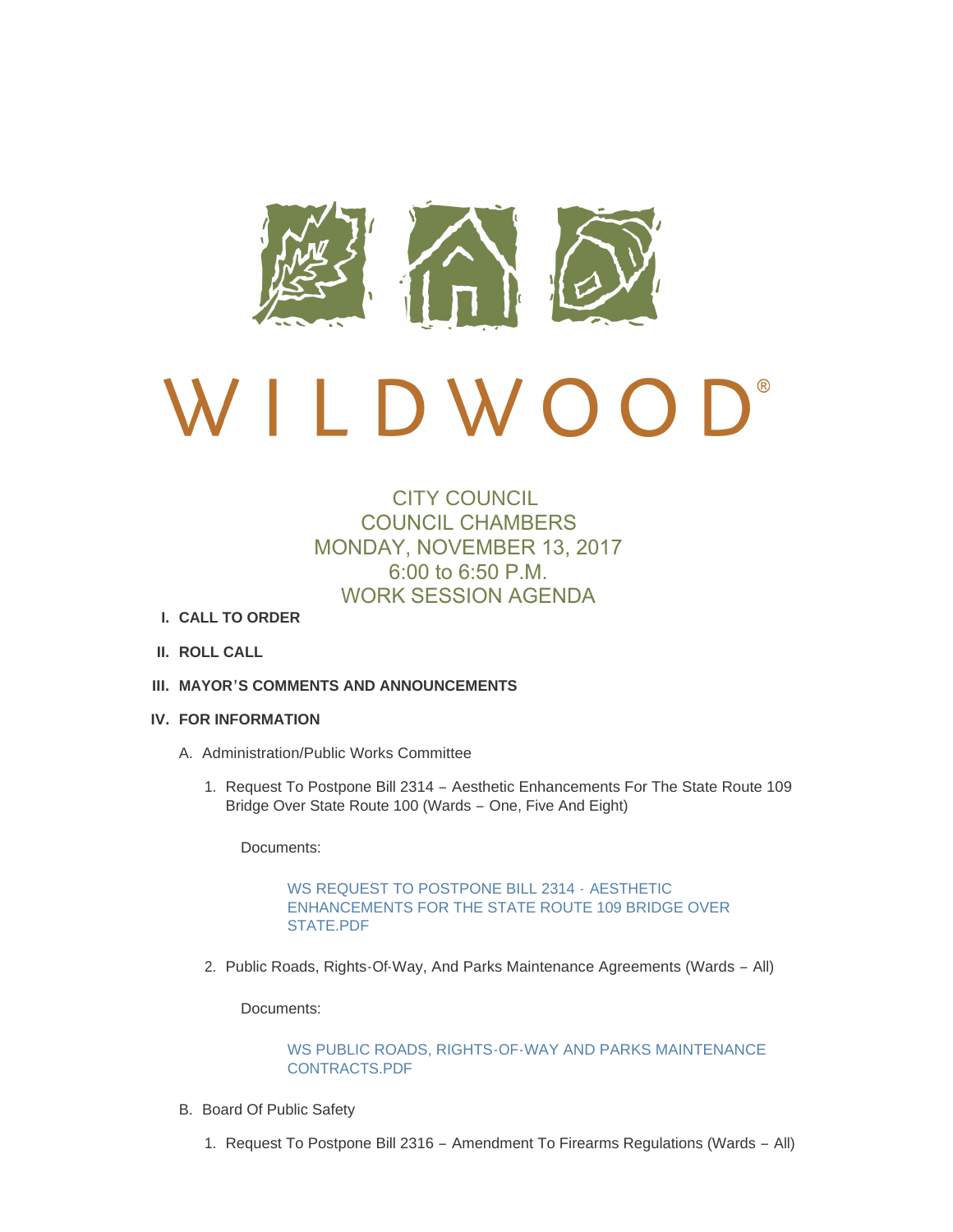Documents:

# [WS REQUEST TO POSTPONE BILL 2316.PDF](http://mo-wildwood.civicplus.com/AgendaCenter/ViewFile/Item/13003?fileID=18898)

- C. Planning And Zoning Commission
	- 1. Status Sheet From November 6, 2017 Meeting (Wards All)

Documents:

# [WS PLANNING AND ZONING STATUS SHEET.PDF](http://mo-wildwood.civicplus.com/AgendaCenter/ViewFile/Item/13005?fileID=18900)

D. Rural Internet Access Committee Update (Wards - All)

Documents:

# [WS RURAL INTERNET UPDATE.PDF](http://mo-wildwood.civicplus.com/AgendaCenter/ViewFile/Item/13006?fileID=18901)

E. Construction Project Update (Wards - All)

Documents:

# [CONSTRUCTION PROJECT UPDATE 11-8-2017.PDF](http://mo-wildwood.civicplus.com/AgendaCenter/ViewFile/Item/13007?fileID=18902)

- V. FOR ACTION
	- A. City Administrator
		- Final 2018 Budget Discussion (Wards All) 1.

Documents:

#### [WS FINAL 2018 BUDGET REVIEW.PDF](http://mo-wildwood.civicplus.com/AgendaCenter/ViewFile/Item/13017?fileID=18934)

2. U.S. Senate Commerce Committee - Proposed Telecommunications Right-Of-Way Use Bill

Documents:

# [WS PROPOSED TELECOMMUNICATIONS RIGHT-OF-WAY USE](http://mo-wildwood.civicplus.com/AgendaCenter/ViewFile/Item/13011?fileID=18904)  BILL.PDF

- B. Department Of Planning And Parks
	- 1. A Request From John And Lynn LaVelle To The Department Of Planning

regarding the level of compliance to the City of Wildwood's 'Rural Roadway Standards,' as applied to the installation of a new "street" within a dedicated easement for the purposes of providing improved access for emergency purposes to 465 Forby Road (St. Louis County Locator Number - 28V520048/Subdivision Name and Lot – Courtois Tract – Part of Lot 22), which would thereby allow the width and construction specification to be varied from a minimum of twenty (20) feet to twelve (12) feet, with bump outs, and dust-proof gravel surface versus asphaltic concrete. The 'Rural Roadway Standards' are set forth in Chapter 420.135 of the Subdivision and